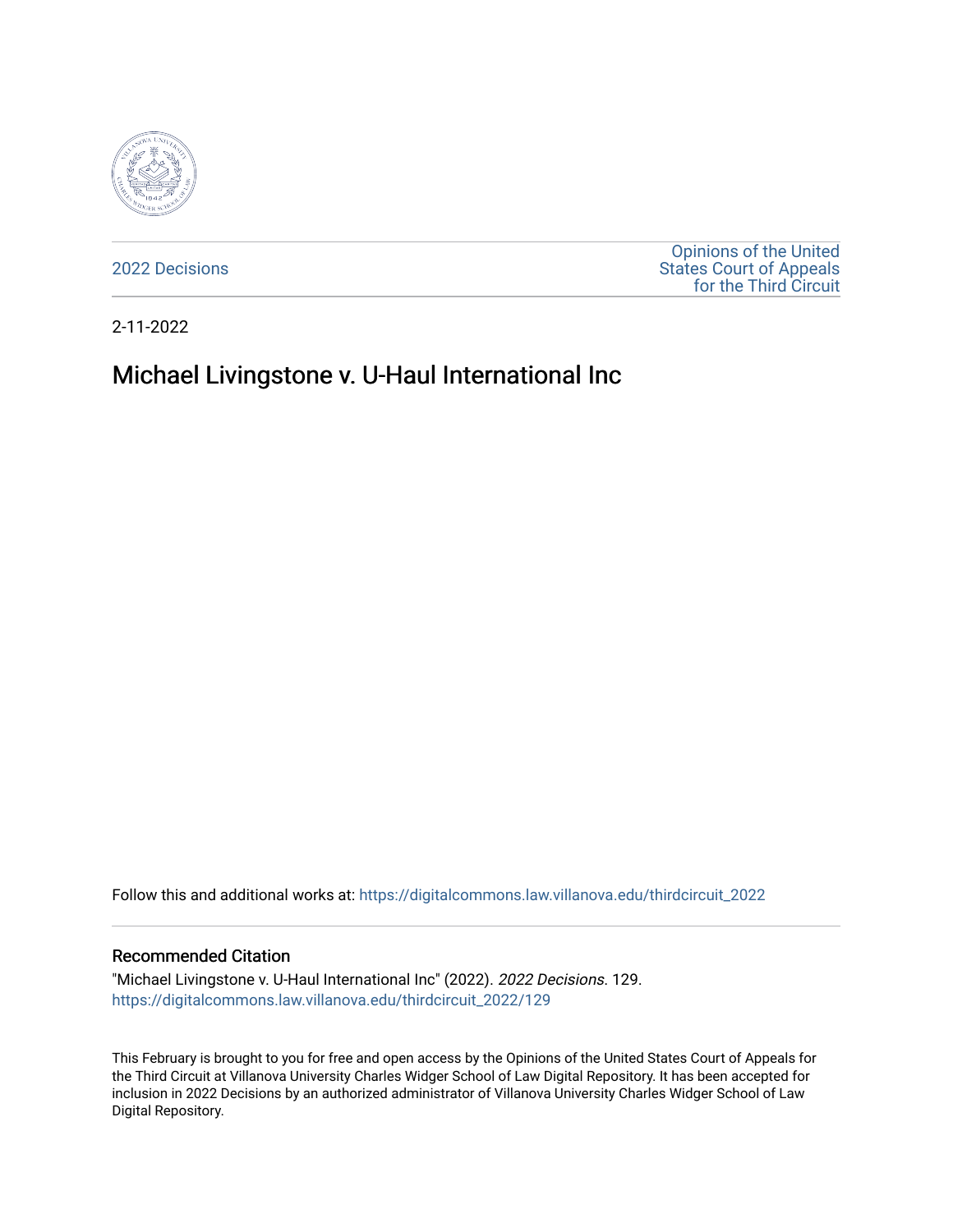#### **BLD-046 NOT PRECEDENTIAL**

## UNITED STATES COURT OF APPEALS FOR THE THIRD CIRCUIT

#### No. 21-2131

# MICHAEL O. LIVINGSTONE, Appellant

v.

U-HAUL INTERNATIONAL, INC.; U-HAUL CO. OF PENNSYLVANIA,INC.; REPWEST INSURANCE COMPANY; MOHAMMED MOHIUDDIN, BEING SUED IN HIS OFFICIAL CAPACITY AS GENERAL MANAGER OF U-HAUL FACILITY LOCATED AT 7750 ROOSEVELT BLVD, PHILADELPHIA, PA 19152; JOSHUA BUZI, BEING SUED IN HIS OFFICAL CAPACITY AS CLAIM ADJUSTER I AT REP WEST INSURANCE CO.

 $\mathcal{L}_\text{max}$ 

On Appeal from the United States District Court for the Eastern District of Pennsylvania (D.C. Civil Action No. 2-21-cv-00250) District Judge: Honorable Joel H. Slomsky

 $\mathcal{L}_\text{max}$ 

Submitted on Appellant's Motion for Summary Action Pursuant to Third Circuit LAR 27.4 and I.O.P. 10.6 December 16, 2021 Before: MCKEE, GREENAWAY, Jr., and PORTER, Circuit Judges

(Opinion filed: February 11, 2022)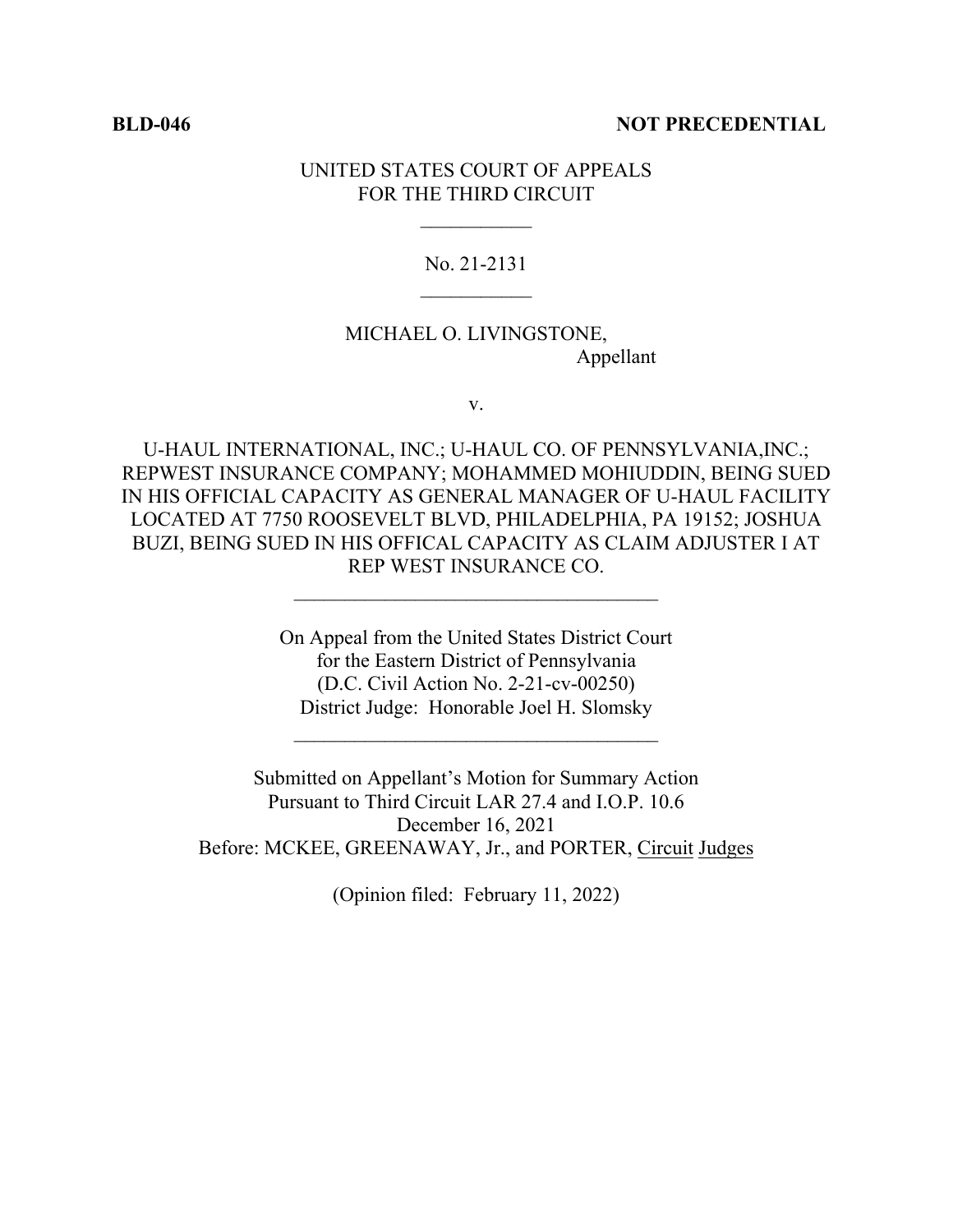#### OPINION\*

 $\frac{1}{2}$ 

### PER CURIAM

Pro se appellant Michael Livingstone appeals the District Court's order dismissing his complaint and has filed a motion for summary action. While we agree with the District Court that Livingstone failed to plead a federal claim, we conclude that the Court should have given Livingstone an opportunity to amend his allegations of diversity jurisdiction. Therefore, we will grant Livingstone's motion in part and deny it in part, and will affirm the District Court's judgment in part, vacate in part, and remand for further proceedings.

Livingstone's claims concern problems he has had with a storage unit he rented in a U-Haul facility. He claims that the manager of the facility falsely accused him of sleeping in his unit, and after he denied doing so, the manager surreptitiously installed a video camera to spy on him. He also says that his unit was infested by mice; the mice destroyed his expensive textbooks and caused him to contract an illness that prevented him from attending graduate classes. Livingstone sued the manager of the facility, U-Haul itself, and the insurance company and its claims adjustor that he said failed to fully compensate him for his losses. He asserted claims of invasion of privacy, breach of contract, personal injury, and stalking.

<sup>\*</sup> This disposition is not an opinion of the full Court and pursuant to I.O.P. 5.7 does not constitute binding precedent.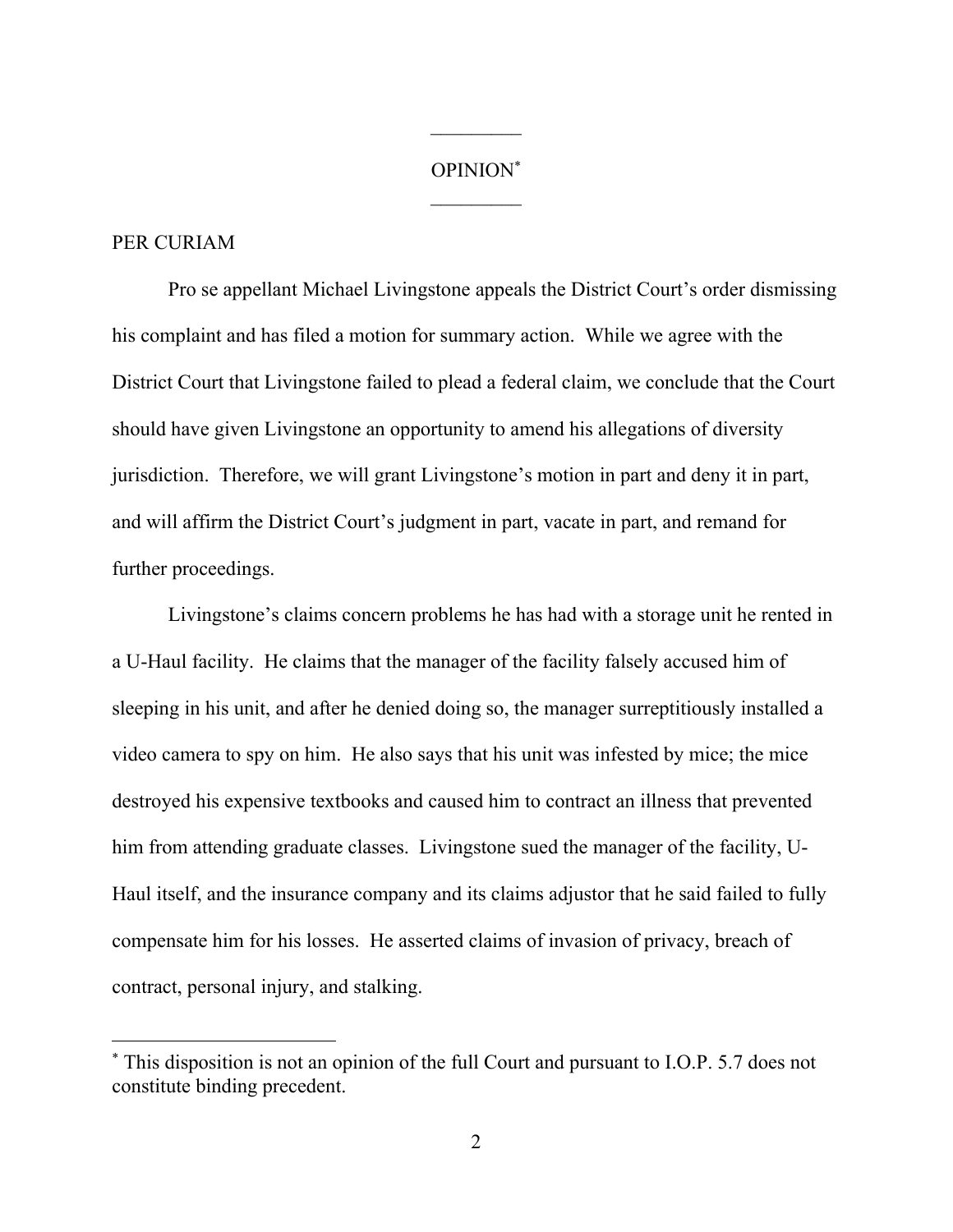The District Court screened Livingstone's complaint under 28 U.S.C.

§ 1915(e)(2)(B) and dismissed it. The Court concluded that Livingstone had failed to state a federal claim, that he had not sufficiently pleaded diversity jurisdiction, and that it would decline to exercise supplemental jurisdiction over the state-law claims. Livingstone appealed. He has filed a motion asking this Court to take summary action in

his favor. See 3d Cir. L.A.R. 27.4(a).

We have jurisdiction under 28 U.S.C. § 1291. Our review of the District Court's sua sponte dismissal under § 1915(e)(2)(B) is plenary. See Allah v. Seiverling, 229 F.3d 220, 223 (3d Cir. 2000).

The District Court dismissed Livingstone's complaint without providing leave to amend. We have held "that inadequate complaints should be dismissed without granting leave to amend only if amendment would be inequitable or futile," Grayson v. Mayview State Hosp., 293 F.3d 103, 106 (3d Cir. 2002), and the same rules apply when the deficiency concerns the jurisdictional allegations, see Carolina Cas. Ins. Co. v. Team Equip., Inc., 741 F.3d 1082, 1086 (9th Cir. 2014); Frey v. EPA, 270 F.3d 1129, 1132 (7th Cir. 2001); see generally GBForefront, L.P. v. Forefront Mgmt. Grp., LLC, 888 F.3d 29, 36 (3d Cir. 2018); Neiderhiser v. Borough of Berwick, 840 F.2d 213, 216 n.6 (3d Cir. 1988).

We agree with the District Court that Livingstone failed to plead a federal cause of action. As the Court explained, Livingstone appeared to assert federal claims under 42 U.S.C. § 1983. However, to state a claim under § 1983, a plaintiff "must establish that []he was deprived of a federal constitutional or statutory right by a state actor." Kach v.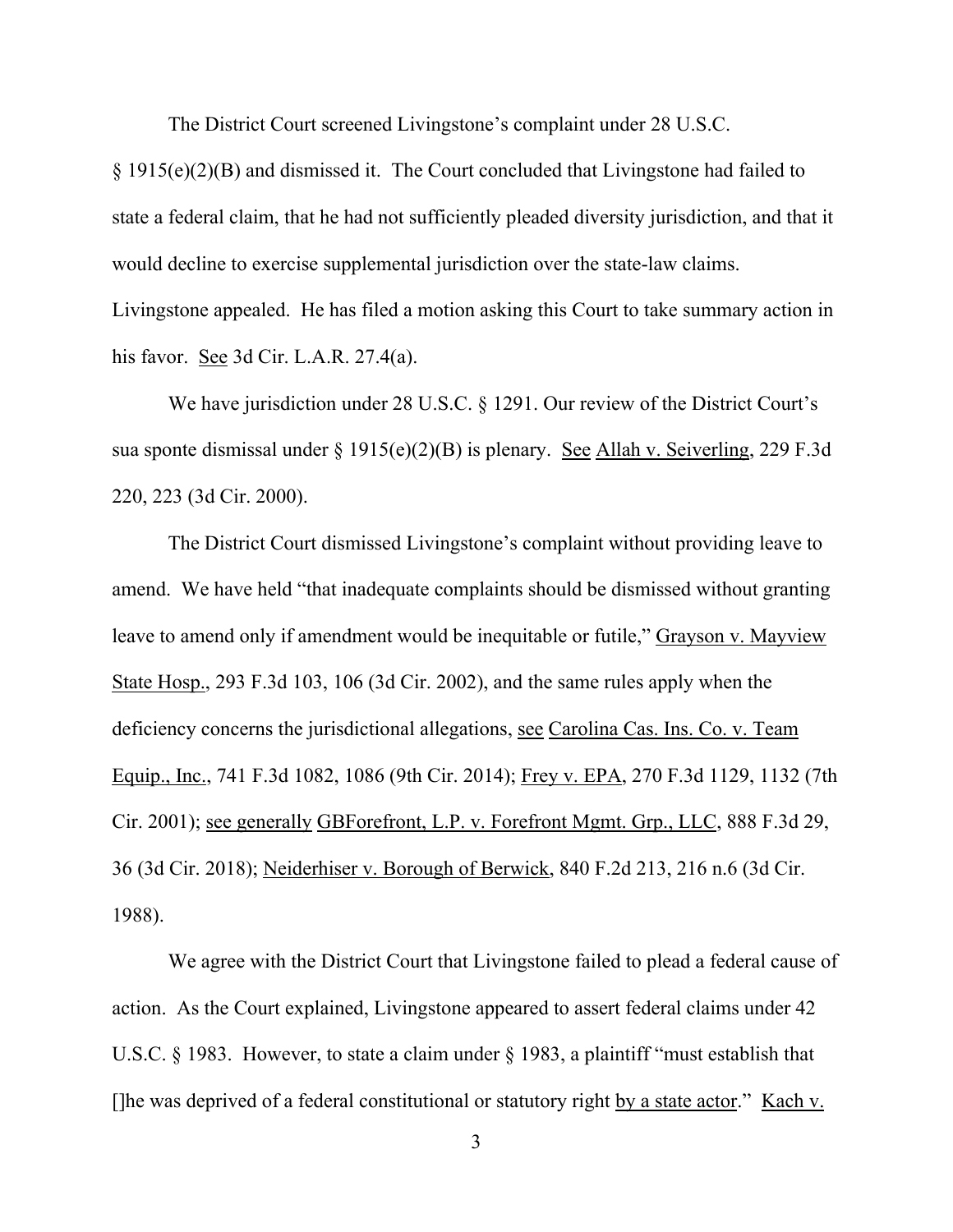Hose, 589 F.3d 626, 646 (3d Cir. 2009) (emphasis added). Livingstone did not claim that the defendants—businesses and their employees—were acting under color of state law. See id. Further, given this obstacle, we are satisfied that amendment would be futile.<sup>1</sup>

We also agree with the District Court that Livingstone failed to plead diversity jurisdiction. For diversity jurisdiction to exist, "no plaintiff may be a citizen of the same state as any defendant." GBForefront, L.P., 888 F.3d at 34 (alterations omitted) (quoting Zambelli Fireworks Mfg. Co. v. Wood, 592 F.3d 412, 419 (3d Cir. 2010)). Livingstone, as the plaintiff in this case, was required to plead the grounds for jurisdiction. See Fed. R. Civ. P. 8(a)(1); Lincoln Benefit Life Co. v. AEI Life, LLC, 800 F.3d 99, 106 (3d Cir. 2015). As the District Court explained, he failed to do so; he provided addresses for himself in two different states without identifying his state of citizenship, and did not clearly identify the citizenship of the defendants.

However, we cannot say that it would have been futile for Livingstone to amend his allegations concerning diversity. If, as he now says, see Mot. at 16, he is a citizen of New Jersey, he might be diverse from all of the defendants.<sup>2</sup> Therefore, the Court should

<sup>&</sup>lt;sup>1</sup> In his filing in this Court, Livingstone identifies several other federal statutes under which he says he can bring his claims. However, he has failed to explain how these statutes—the Video Protection and Privacy Act, the Electronic Communications Privacy Act, and the Stored Communications Act—apply to his claims, and the relevancy of those statutes is not apparent to us.

 $2$  We do not at this time conclusively determine that the parties are diverse (or that the \$75,000 amount-in-controversy requirement is satisfied); rather, we conclude only that Livingstone should have been permitted to amend his complaint.